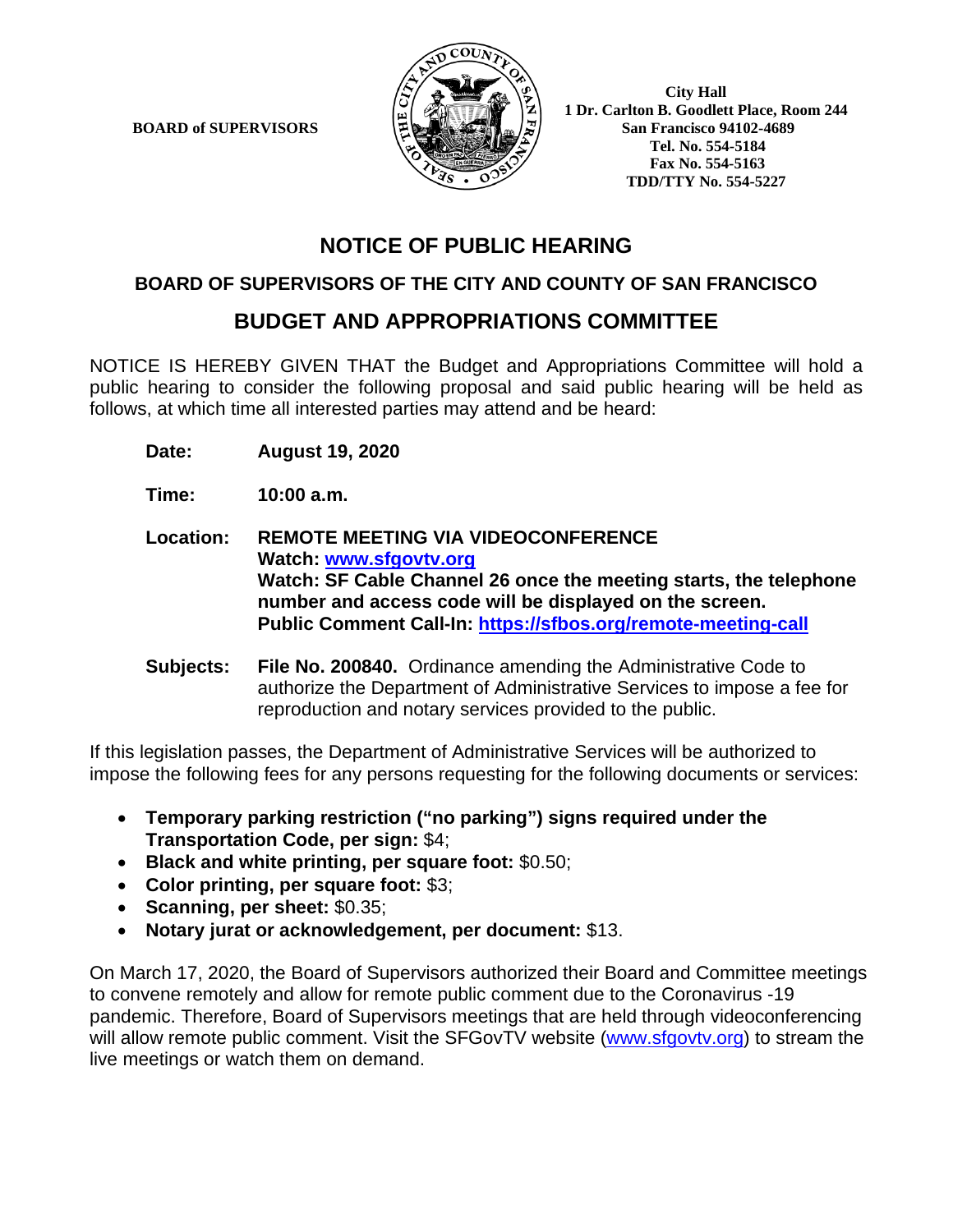**NOTICE OF PUBLIC HEARING File No. 200840 (10-Day Fee Ad) Date: August 19, 2020 Page 2** 

### **PUBLIC COMMENT CALL-IN**

**WATCH:** SF Cable Channel 26, once the meeting starts, and the telephone number and access code will be displayed on the screen; or **VISIT: https://sfbos.org/remote-meeting-call** 

Please visit the Board's website (https://sfbos.org/city-board-response-covid-19) regularly to be updated on the City's response to COVID-19 and how the legislative process may be impacted.

In accordance with Administrative Code, Section 67.7-1, persons who are unable to attend the hearing on this matter may submit written comments prior to the time the hearing begins. These comments will be made as part of the official public record in this matter and shall be brought to the attention of the Board of Supervisors. Written comments should be addressed to Angela Calvillo, Clerk of the Board, City Hall, 1 Dr. Carlton B. Goodlett Place, Room 244, San Francisco, CA, 94102 or sent via email (board.of.supervisors@sfgov.org). Information relating to this matter is available in the Office of the Clerk of the Board or the Board of Supervisors' Legislative Research Center (https://sfbos.org/legislative-research-center-lrc). Agenda information relating to this matter will be available for public review on Friday, August 14, 2020.

For any questions about this hearing, please contact the Assistant Clerk for the Budget and Appropriations Committee:

Linda Wong (Linda.Wong@sfgov.org) - (415) 554-7719)

*Please Note: The Department is open for business, but employees are working from home. Please allow 48 hours for us to return your call or email.* 

2 Cachicago

Angela Calvillo Clerk of the Board of Supervisors City and County of San Francisco

DATED/POSTED: August 7, 2020 PUBLISHED: August 9 and 14, 2020